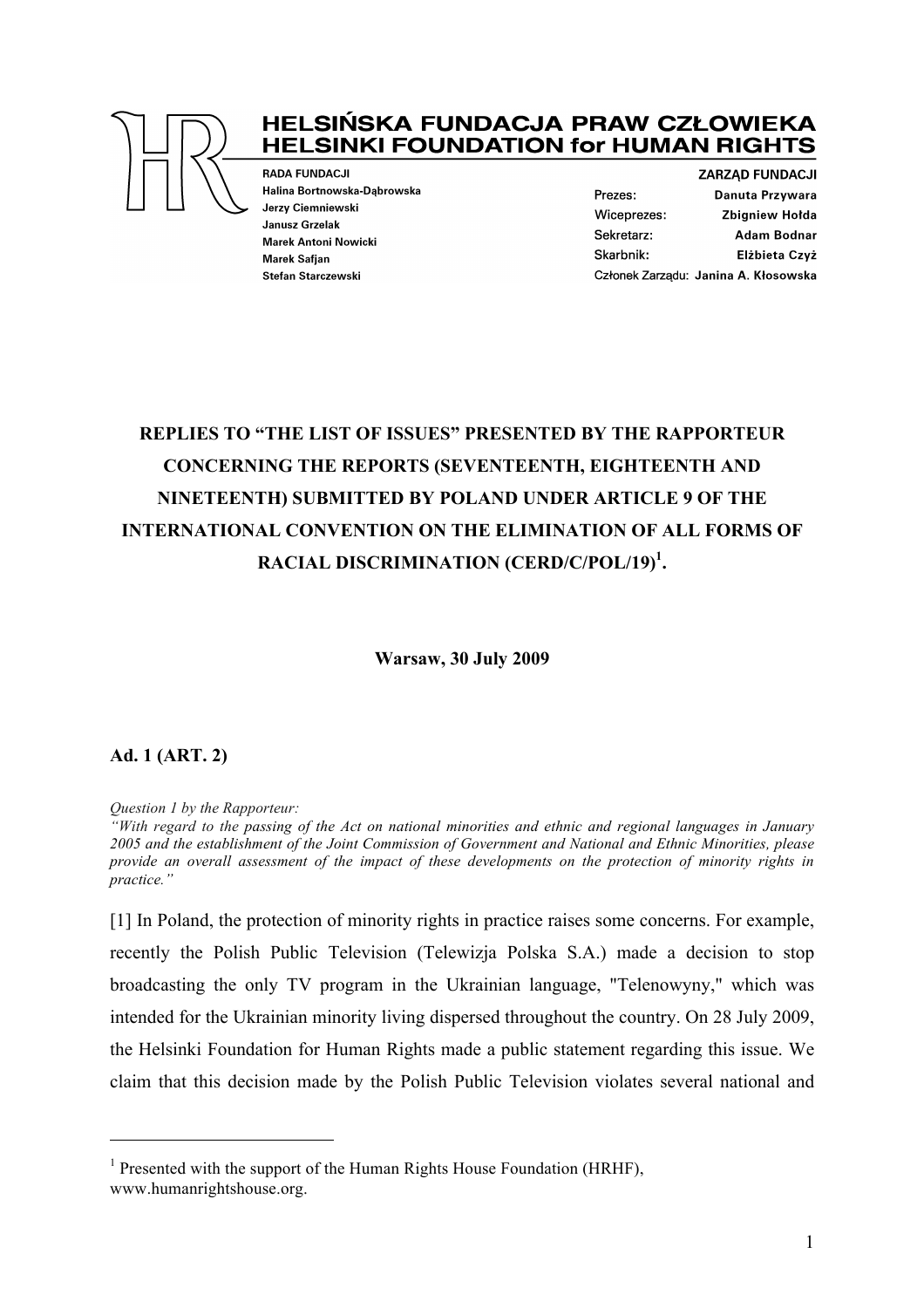international standards. In particular, we referred to Article 11, para. 1 section (c) (ii) of the European Charter of Regional and Minority Languages. 2

#### **Ad. 5 (ART. 4)**

#### *Question 5 by the Rapporteur:*

*In its previous concluding observations, CERD criticized the dismissal of some cases of incitement to racial hatred with reference to their low degree of damage to society. Similarly, the European Commission against Racism and Intolerance (ECRI), in its third report on Poland released in June 2005, expressed concern that the authorities rarely investigated and prosecuted cases of racial hatred and allowed anti-Semitic material to circulate freely on the market. In addition to the examples of proceedings in cases related to racist and xenophobic crimes cited in paragraph 132 of the State report, please provide information on the authorities' general approach to publications and works with a racial bias, including graffiti paintings, on action taken regarding Polish anti-Semitic portals and anti- Semitic contents available on the internet, and on measures taken to counteract the dissemination of ideas based on racial superiority or hatred to young people through music. Please also provide updated information on any significant court proceedings after 2005.*

[2] Racist and anti-Semitic publications and broadcasting are a problem that is still unresolved in Poland. An example would be the inability of the Polish authorities to deal with a neofascist website: www.redwatch.info. It is a website that has been operating since January 2006 and has presented materials of a fascist and racist nature. In particular, the website lists a number of people who, in the opinion of the authors of the website, represent a threat to Polish society. Information on the website includes photos, addresses and even mobile phone numbers of these people. The descriptions of these people also contain information on political beliefs, social activities, and often use vulgar language. Despite the arrest of three people connected with Red Watch, this website continues to operate. The Polish government tried to intervene in this respect with the US authorities (where the servers are located). However, assistance has been refused. Consequently, the website is still operating and there is no real and effective measure which can change this situation. There are new servers where the website also operates. Since the establishment of the website, a few proceedings have been undertaken with the aim of identifying the website managers but they did not end in formulating the bill of indictment. Recently, the Helsinki Foundation for Human Rights has expressed its concern with the way the preliminary proceedings are conducted by the Municipal Police Unit against the authors of the webpage (sygn. D-I-717/09, RSD-64/09). Policemen investigating the case are identifying and interrogating all 515 persons whose

<sup>2</sup> http://www.hfhrpol.waw.pl/pliki/Telenowyny.pdf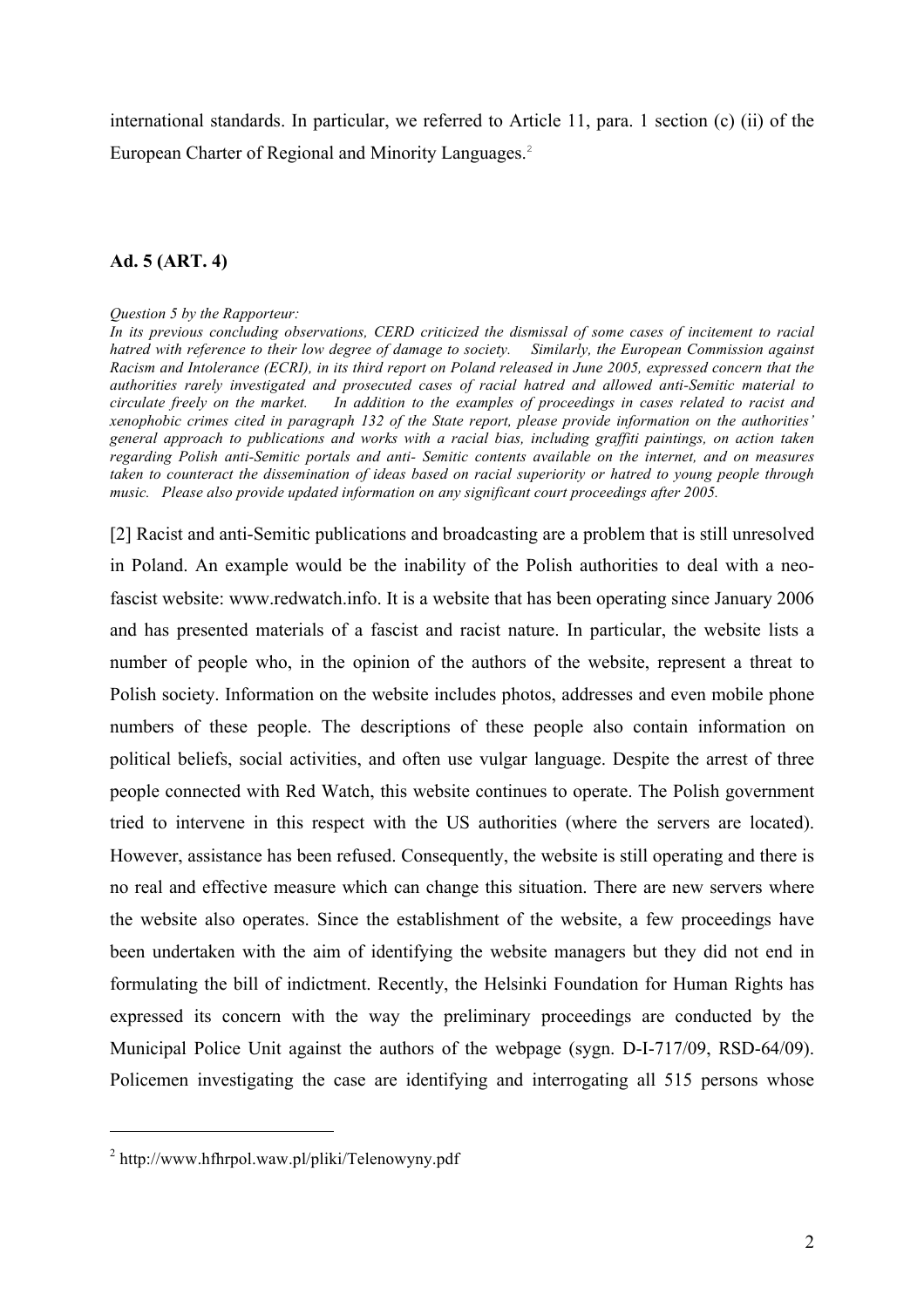names were put on the webpage because they signed a protest against a ban on organizing the Equality Parade in 2005 issued by the Mayor of Warsaw<sup>3</sup>. In our opinion, only key witnesses should be heard; otherwise, these proceedings will not end successfully.

[3] In this context, it should also be mentioned that the head of Polish public television from December 2008 is a young man who used to be the publisher of a racist newsletter called "Front" (its editorial line was the following: "We don't tolerate cowards, snitches and Jews."). His election as vice-president of the public television in 2006 was supported by the League of the Polish Families and the Law and Justice Party. From the beginning of his term as president of the public television, Piotr Farfał imposed his will steadily, purging the network of journalists and officials opposed to him and his nationalist line. He has also given prominence to eurosceptic views challenging the European Union, forcing a break in programming to broadcast an interview with Declan Ganley. Recently, he took one of Poland's largest dailies (Gazeta Wyborcza) to court for calling him a "former neo-nazi." In February, the court ruled against him, with the judge saying that Farfal was a public figure, "who should not be one because of the views he once expressed." Recently, the Franco-German cultural television channel broke off cooperation with Polish state television over Farfal's presence, saying that "he does not share our values." Open Republic, an organization aimed at stamping out xenophobia and anti-Semitism, issued a letter calling it "a shameful and highly damaging thing that a former neofascist is at the head of [public television]."

[4] In cases of anti-Semitic or racist publications or broadcasting, there are problems with initiating civil law proceedings for violation of personal rights when a person is addressing Jews or the Jewish nation with racial slurs. This is because an individual harm must be proved and it is not sufficient to show that a given person is part of the insulted group. Even though criminal proceedings are available in the latter case, penalties are often not severe enough to deter the use of hate speech.

[5] One of the country's most dynamic companies is allegro.pl, an Internet auction house (described by the company itself as 'a copy of eBay'), and is allowing auction sites that sell Nazi memorabilia. Polish NGOs and dailies intervened on this issue. A lawyer representing allegro.pl told the media: "According to current legislation, only people can incite to racial

 $3$  http://www.hfhrpol.waw.pl/pliki/list\_8\_05\_2009.pdf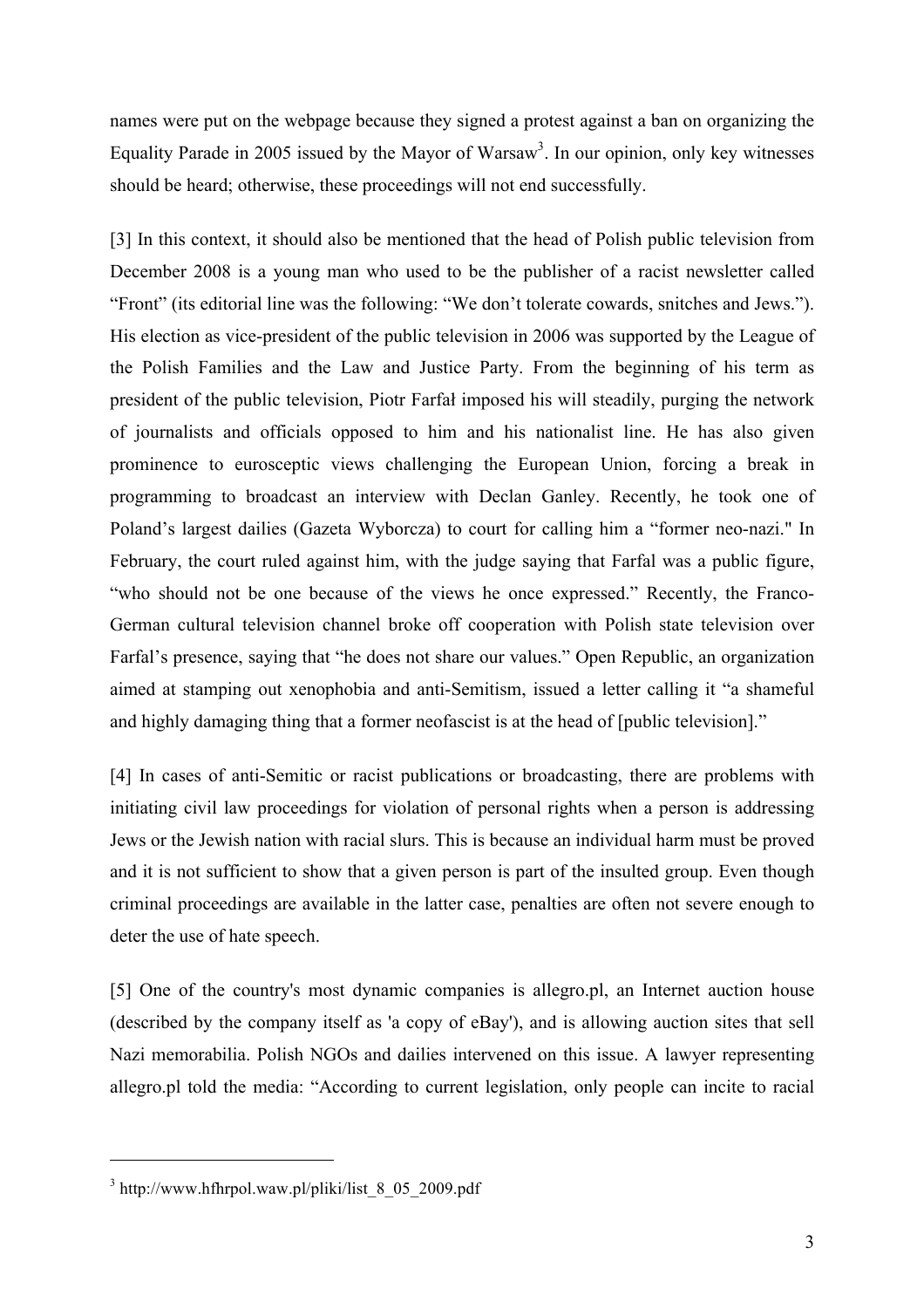hatred (not things)<sup>34</sup>. There was no reaction on this issue by the Polish prosecution.

[6] Manifestations of racism and anti-Semitism at football stadiums are common in Poland. For example, in October 2008, a group of Polish fans shouting "Sieg Heil" attacked and beat up a rabbi on their way to the Slovakia-Poland game in Bratislava. During the actual match, several of the Polish supporters chanted racist slogans and attacked Slovak fans. The Never Again Association conducts regular monitoring of such incidents in Poland and each year they document up to a hundred racist manifestations<sup>5</sup>. The Helsinki Foundation for Human Rights has intervened on the issue of racist incidents at football stadiums with the Polish Prime Minister in May 2008. We underlined the growing number of such incidents and ineffectiveness of measures undertaken by the Polish government, the Polish Football Association (PZPN) and the UEFA to counteract racism in football stadiums<sup>6</sup>.

[7] Anti-racist laws are not always duly applied in cases of racist incidents at football stadiums. Recently, the Prosecutor's Office in Kraków-Krowodrzy decided to discontinue a case filed by the local Jewish community. During the Kraków derby (Cracovia Kraków v. Wisła Kraków), Cracovia fans made monkey gestures at Wisła's Brazilian-born footballer. Wisła fans, on the other hand, shouted "to the gas chamber" at Cracovia's footballer. After the game, Wisła fans shouted "[We are] always better then you fucking Jews." The prosecutor claimed that these racist chants were not criminal in character because there are historical reasons for the chants by the Wisła supporters. She said that antagonisms between the two Kraków teams date back to 1906 because Wisła had always been traditionally "Catholic" and Cracovia traditionally "Jewish." As to the monkey gestures made by Cracovia fans, she said that it is not possible to prove that the reasons for such behavior had to do with the player's skin color.

[8] There are reported cases of black students studying in Warsaw being slandered and physically attacked in the city. After a recent racist attack on a black student of Collegium Civitas (CC), the Rector and students of CC prepared a petition<sup>7</sup> addressed to the President of

<sup>&</sup>lt;sup>4</sup> "Hitler schodzi na Allegro", Wojciech Karpieszuk, Gazeta Wyborcza daily;

http://wyborcza.pl/3292000,75478,6811206.html?back=/gazetawyborcza/1,75478,6811396,hitler\_sch odzi\_na\_allegro.html

 $5$  http://www.nigdywiecej.org/index.php?option=com\_content&task=view&id=387&Itemid=76

 $6$  http://www.hfhrpol.waw.pl/Noswiadczenie-104.html

<sup>7</sup> http://www.petycje.pl/petycjePodglad.php?petycjeid=4073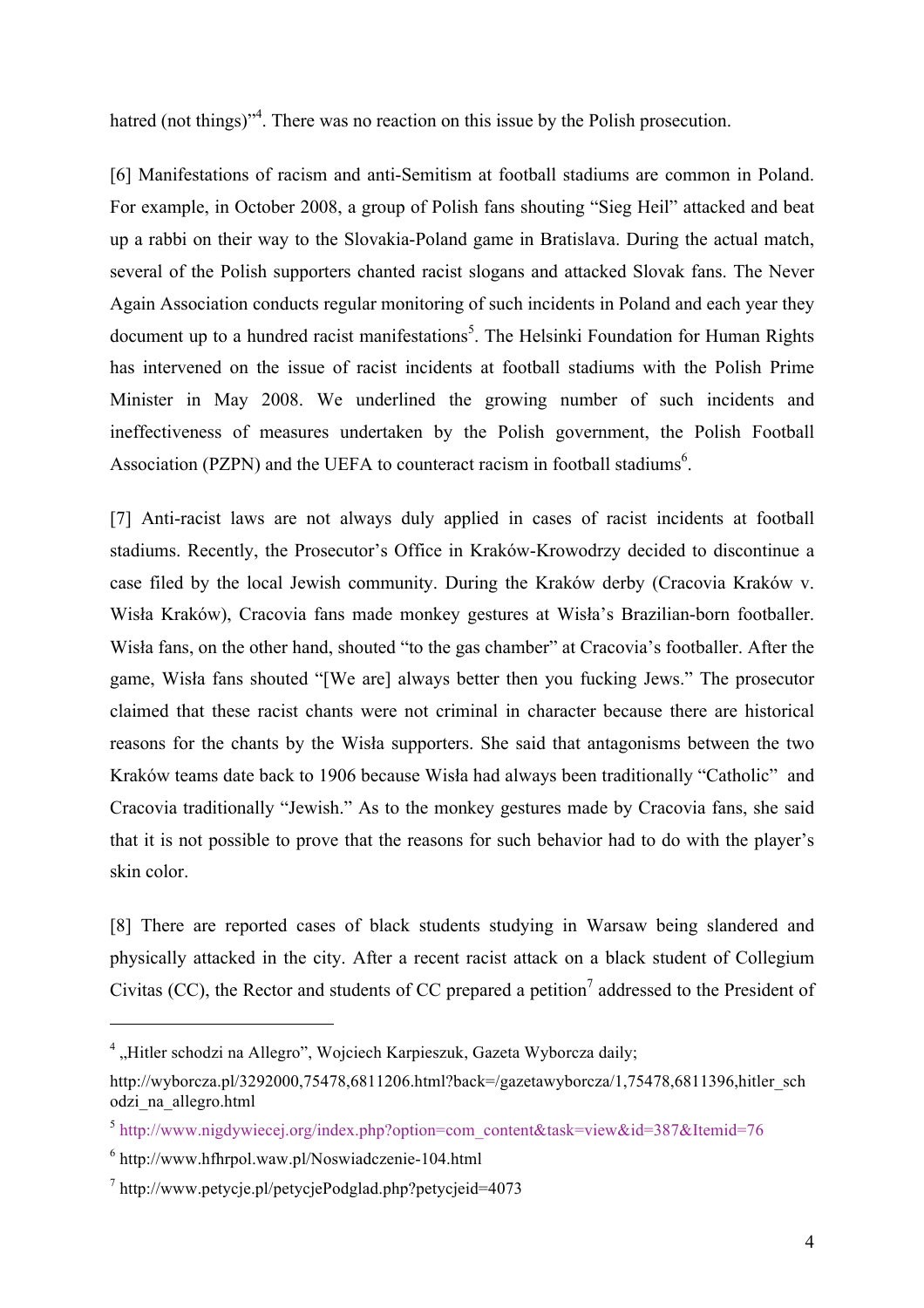Warsaw and the Municipal Chief of the Police. In the petition (which was signed by almost 2,000 people), the authorities were asked to activate a 24-hour Emergency Phone Line in the Municipal Police Unit that would be operated by an English-speaking policeman in order to improve the monitoring system close to places where foreign students live (mainly close to student dormitories) and to organize campaigns promoting open and hospitable attitudes towards foreigners living in Warsaw. The Association of Rectors of Warsaw Universities supported this initiative $8$ .

### **Ad. 10 (ART. 5)**

 $\overline{a}$ 

#### *Question 10 by the Rapporteur:*

*Please provide updated information on efforts made to ensure the full implementation of the principle of nondiscrimination in employment (including with regard to membership and involvement in organizations of workers or employers), education and social protection (including social and health care) and access to goods and services available to the public (including housing) in practice, including information on recent effort to ensure full compliance with the letter and spirit of the EU Racial Equality Directive*

[9] In Poland, there is lack of comprehensive anti-discrimination laws that protect different fields of social life from discrimination due to racial or ethnic origin. In fact, only the field of labour law is adequately regulated from this type of discrimination. There is also no equality body that prevents the development of policies towards counteracting discrimination. Accordingly, the Racial Equality Directive 2000/43/EC (hereinafter "RED") has not been implemented in Poland in this respect.

[10] The Prime Minister Donald Tusk introduced on 8 March 2008 the appointment of a new plenipotentiary for equal treatment [*Pełnomocnik Rządu ds. Równego Traktowania*] as a member of the cabinet in the rank of the secretary of state in the Chancellary of the Prime Minister (*sekretarz stanu w Kancelarii Prezesa Rady Ministrów*). Relevant law was enacted by the Council of Ministers – the Ordinance of 22 April 2008 on Government Plenipotentiary for Equal Treatment, which was entered into force on 30 April 2008<sup>9</sup>. The office of the Plenipotentiary (within the office of the Prime Minister) was established in September 2008 and currently employs 5 persons. The task of the Plenipotentiary is to execute the governmental policy with regard to equal treatment including counteracting discrimination

 $8$  http://www.civitas.edu.pl/aktualnosc\_pl&cmn\_id=1671?ph\_aktualnosci\_start=show

<sup>9</sup> Rozporządzenie Rady Ministrów z dnia 22 kwietnia 2008 r. w sprawie Pełnomocnika Rządu do spraw Równego Traktowania [*Ordinance of the Council of Ministers of 22 April 2008 on the Government Plenipotentiary for Equal Treatment*], Dziennik Ustaw [*Journal of Laws*] No. 75, item 450.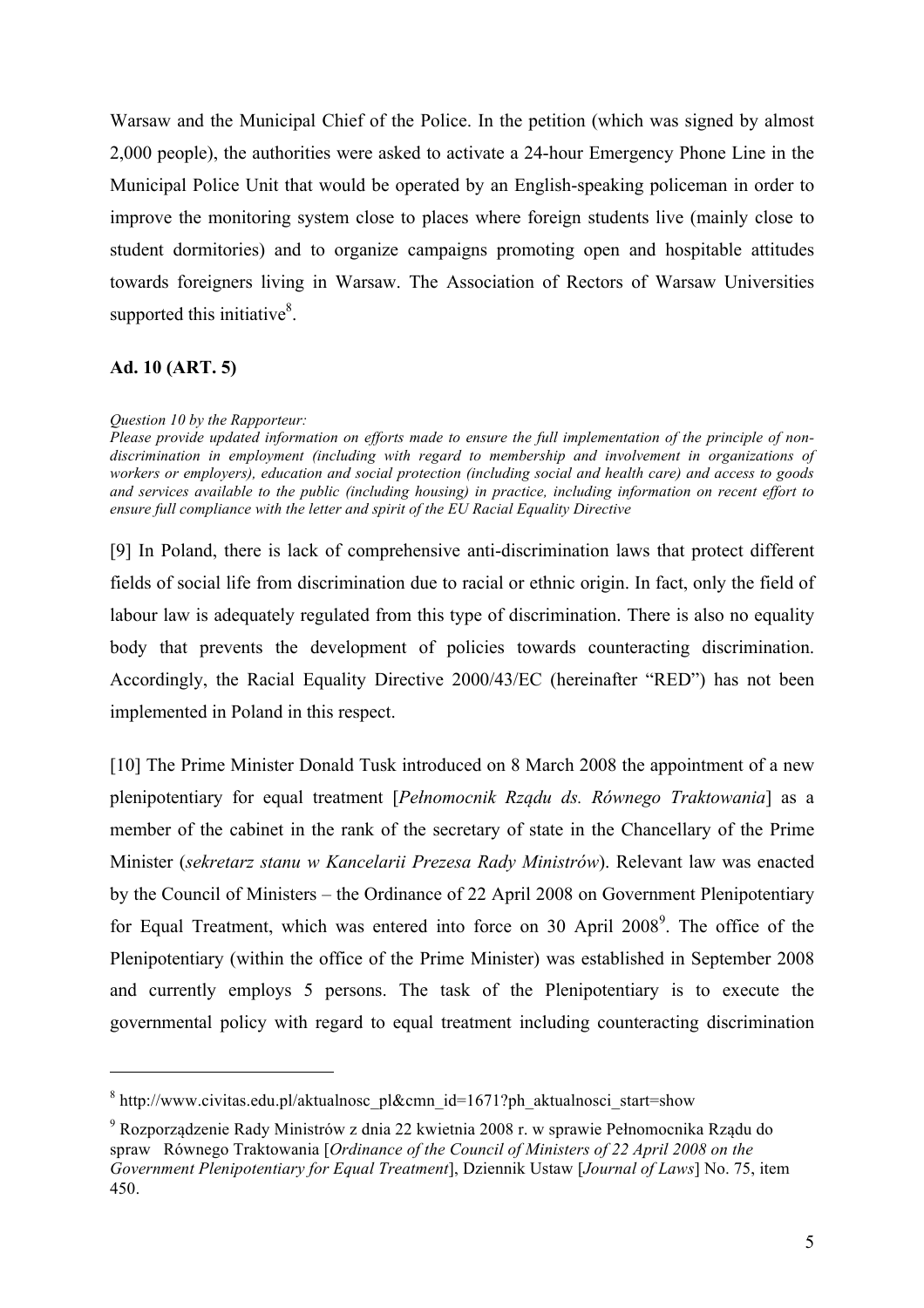based on gender, race, ethnic origin, nationality, religious or beliefs, political convictions, age, sexual orientation, civil (marital) and family status. Competencies of this new office include: analysis and research, monitoring, collaboration with other organs, local self-governmental units and NGOs, creation of draft laws, pronouncement of opinions about laws drafted by other organs, and taking actions aiming at elimination or limitation of results caused by violation of the rule of equal treatment. The Plenipotentiary may create special research teams and call for particular research or expertise and may provide a report as a result of this research. He or she may also issue recommendations. However, the Plenipotentiary does not have the capacity to take complaints and assist individual victims.

[11] Since the office of the Plenipotentiary is relatively new, it is too early to evaluate its operation. However, plenty of critique has already been formulated, including a collective complaint of 36 NGOs to the European Commission<sup>10</sup>. The main problems of the office are as follows:

- lack of clear distinction of the competencies in between the office and other institutions dealing with discrimination issues – such as the Department for Women, Family and Counteracting Discrimination within the Ministry of Labour and Social Policy<sup>11</sup>:
- lack of independence, since the office is placed within the government, precisely in the office of the Prime Minister;
- lack of separate budget;
- lack of adequate staff;

 $\overline{a}$ 

• lack of information policy.

[12] The situation would be significantly improved if the law on equal treatment was adopted. This law has been in the preparation process for the last couple of years. Continuing the previous preparation, the Ministry of Labour and Social Policy introduced on 2 April 2007 the

<sup>&</sup>lt;sup>10</sup> Letter of Polish 36 NGOs of 9 February 2009 to the European Commission (DG Employment, Social Affairs and Equal Opportunities) on non-enforcement of certain EU equality directives, including RED. The letter is available at the website http://www.feminoteka.pl/news.php?readmore=4464.

 $11$  Good example of this lack of clear division of competencies, or even some kind of conflict, is the process of the preparation of the draft law on equal treatment. The main role in this respect is played officially by the Ministry of Labour even the Plenipotentiary seems to be more adequate institution to do it (and takes part in the process by commenting on the draft law and also collecting opinions of the civil society).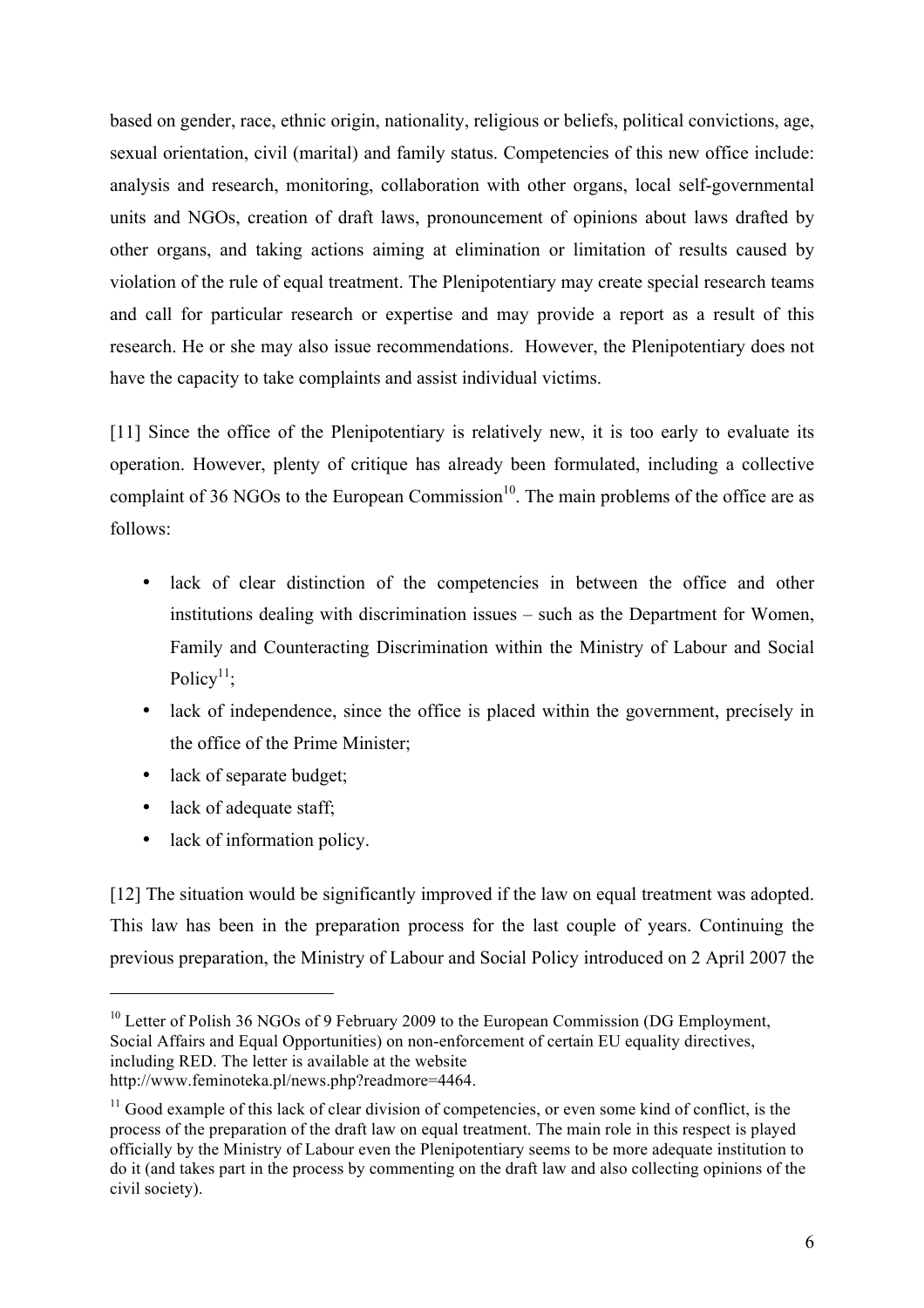draft Act on Equal Treatment and sent it for social consultations. Since that time, there have already been several versions of the draft law in the last two years and yet the outcome is unsure.

[13] Furthermore, successive versions of draft law differ significantly. The scope of the law was initially very wide and consecutive versions limited it, narrowing it to almost verbatim implementation of directives (filling the gaps of previous improper implementation of the RED and Directive 2000/78/EC as well as correcting some mistakes of previous implementation). Finally, the latest but still unofficial draft law (January 2009) widens the scope again like the initial version.

The initial draft law (April 2007) was much broader and went beyond the scope of the RED and Directive 2000/78/EC, anticipating the proposal of the new horizontal anti-discrimination directive discussed within EC. It prohibited discrimination regarding access to social security, health care, education, access to goods and services publicly accessible (including housing) because of race and ethnic origin, nationality, gender, religion or beliefs, political beliefs, disability, age, sexual orientation, property, marital and family status. The draft law of 21 January 2008 limited the scope of law. It kept the protection of all groups in terms of social security, health care and education but limited the protection in access to goods and services to gender, race and ethnic origin.

The draft of 24 April 2008 narrowed the scope even more in order to simply implement the directives and not venturing beyond them (to provide protection from discrimination in all fields beyond labour matters only because of gender, race and ethnic origin).

The two latest drafts (October 2008 and January 2009) changed the name of the act: instead of being called the 'law on equal treatment,' it is now called the 'law on implementation of the European Union regulations in relation to equal treatment'. However, the scope of the last version is again much broader and covers the prohibition of discrimination based on all possible grounds of discrimination in access to social security, health care, education, access to goods and services publicly accessible (including housing).

[14] Aditionally, the concept of the equality body changes in the consecutive versions of the draft law. The latest version envisages that the assistance to victims would be provided by the Ombudsperson (relevant amendments of the law on Ombudsperson are being proposed) and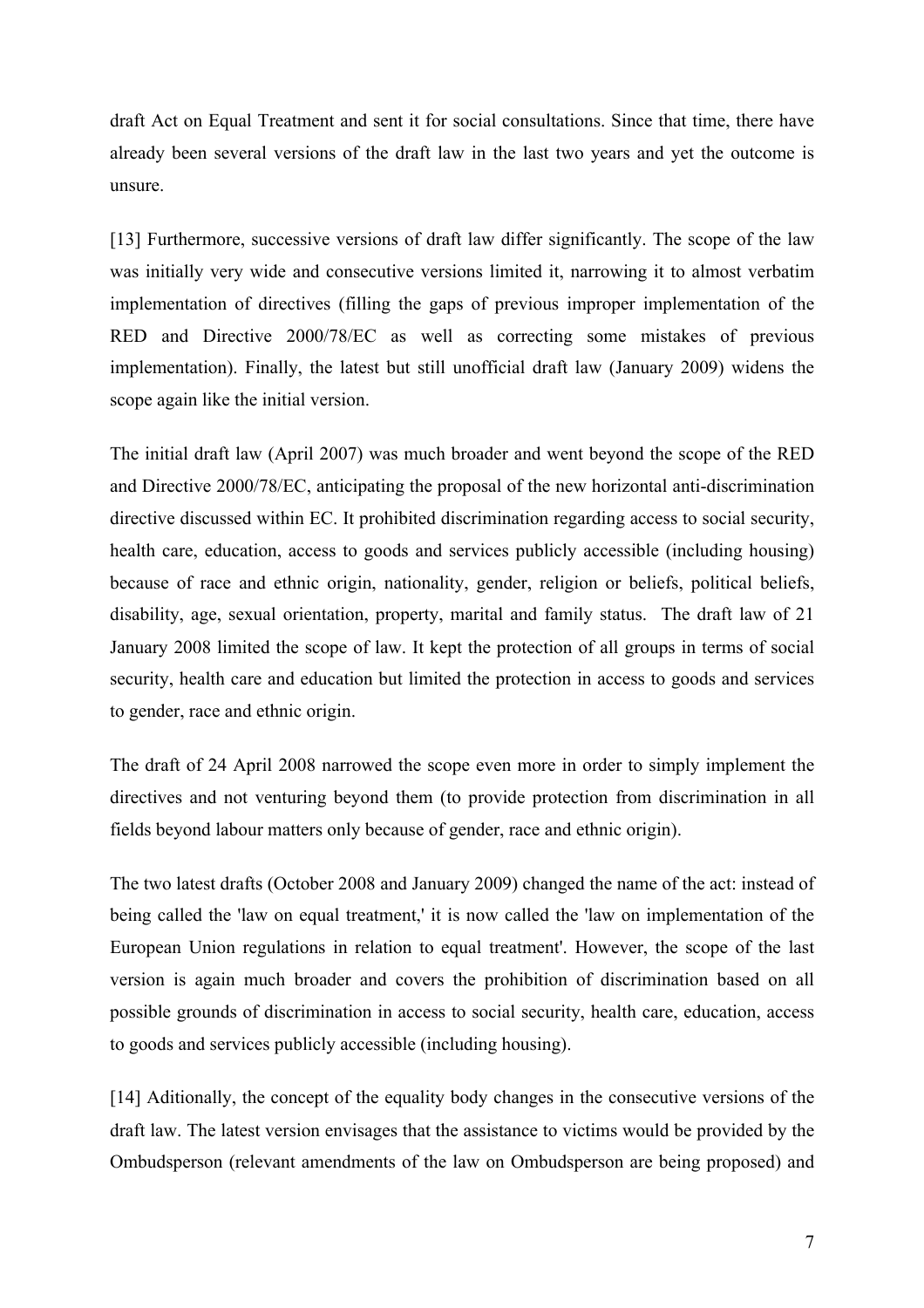the independent surveys, reports and recommendations (as well as legal assistance to subjects other than natural persons) would be the competence of the new Plenipotentiary for Equal Treatment in the rank of the secretary or under-secretary of state in the ministry responsible for equal treatment (the draft law does not determine which ministry is the one). The Plenipotentiary would be appointed and removed by the Prime Minister on the motion of the Minister responsible. The law does not cover the budgetary and staffing issues. Placing the office of the Plenipotentiary within the structure of the government raises doubts in terms of independence in its actions. However, it must be noted that this is just one more draft version of the law (still not official) and it is impossible to predict what will be the final outcome.

[15] On 4 May 2009, the Committee of the Council of Ministers has asked for additional discussions between various ministers regarding the draft law. It also asked for an opinion of the Legislative Council (*Rada Legislacyjna*) in regard to the compliance of the draft law with the Constitution.<sup>12</sup> It appears that these additional consultations will prolong the process of the finalization of works on the draft anti-discrimination law.

[16] Furthermore, in the beginning of July 2009, Ms. Agnieszka Chłoń-Domińczak, Vice-Minister of Labour, was dismissed. It was clear that the reason for her dismissal was purely political, as she was highly regarded for her active work and competency. Nevertheless, the Minister of Labour Jolanta Fedak said the reason for her dismissal was her slow work on the anti-discrimination law.<sup>13</sup> It seems, however, that this argument was used just for political purpose and had no relevance to actual reasons for dismissal. Non-adoption of antidiscrimination law is not an effect of personal failure on anyone's part, but rather the lack of prioritization of this issue by the whole Government.

[17] Quite to the surprise of HFHR and other human rights NGOs in the interview on the Polish Radio "Trójka" on August 3, 2009 the Government Plenipotentiary for Equal Treatment Elżbieta Radziszewska said that there will be no anti-discrimination law and that the anti-discrimination draft law is nonexistent. Explaining why finally there will be no law which has been in preparation for four years now, she said it is impossible to continue the work on the draft law which is "firstly, unconstitutional and, secondly, does not fulfil EU

 $12$  See statement of the Committee of the Council of Ministers of 4 May 2009, available at http://www.mps.gov.pl/bip/download/Stanowisko%20rowne%20traktowanieKRM\_05-05-09.pdf

<sup>&</sup>lt;sup>13</sup> See statement by Jolanta Fedak, Minister of Labour, of 6 July 2009, available at http://www.mpips.gov.pl/index.php?gid=339&news\_id=1511.